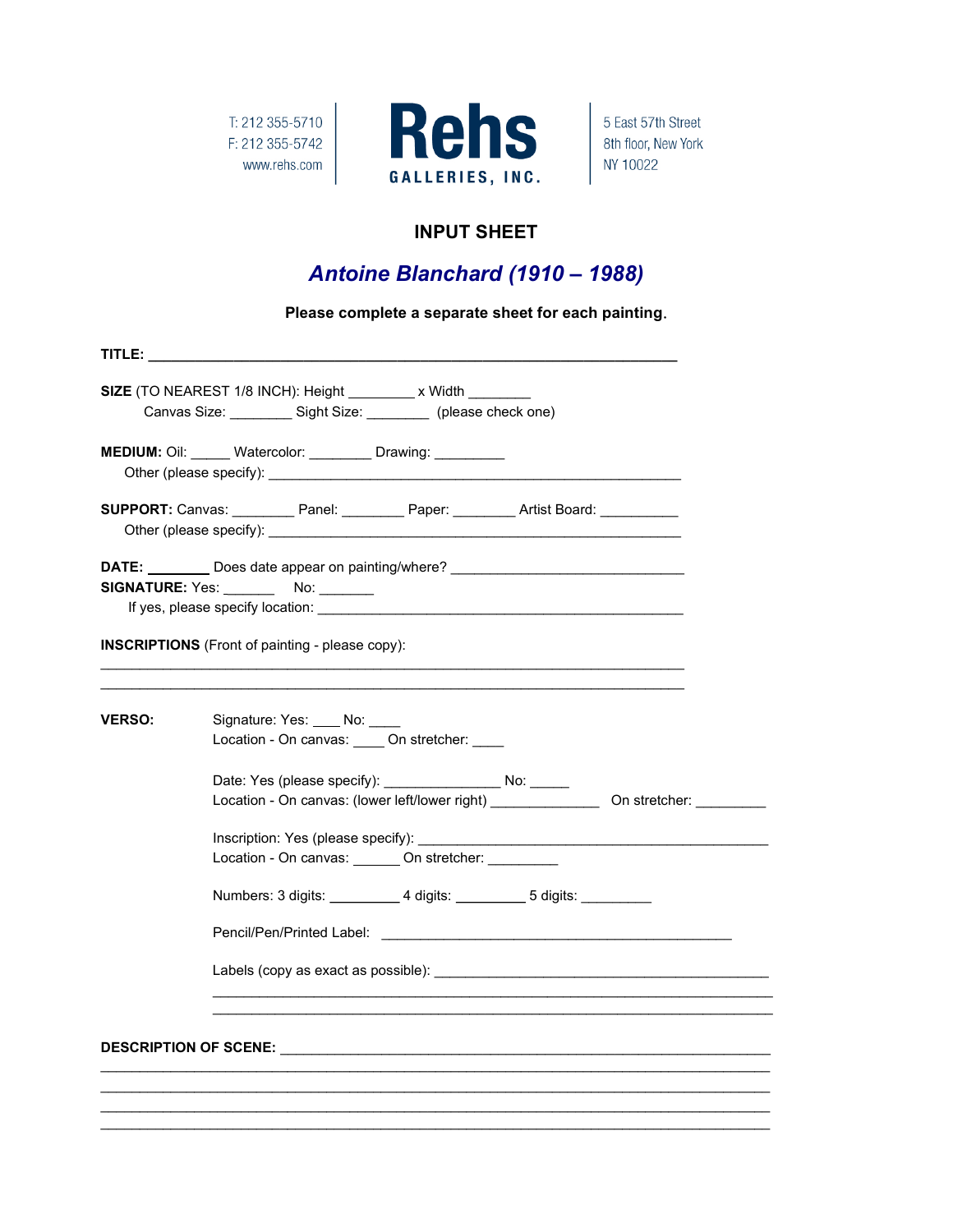#### PROVENANCE:

|  | 1. From whom you purchased: |  |  |  |
|--|-----------------------------|--|--|--|
|--|-----------------------------|--|--|--|

 2. Please list previous owners in chronological order, starting with the earliest and give dates when known:

 $\mathcal{L}_\text{max} = \frac{1}{2} \sum_{i=1}^{n} \frac{1}{2} \sum_{i=1}^{n} \frac{1}{2} \sum_{i=1}^{n} \frac{1}{2} \sum_{i=1}^{n} \frac{1}{2} \sum_{i=1}^{n} \frac{1}{2} \sum_{i=1}^{n} \frac{1}{2} \sum_{i=1}^{n} \frac{1}{2} \sum_{i=1}^{n} \frac{1}{2} \sum_{i=1}^{n} \frac{1}{2} \sum_{i=1}^{n} \frac{1}{2} \sum_{i=1}^{n} \frac{1}{2} \sum_{i=1}^{n} \frac{1$  $\mathcal{L} = \{ \mathcal{L} = \{ \mathcal{L} \} \cup \{ \mathcal{L} \} \cup \{ \mathcal{L} \} \cup \{ \mathcal{L} \} \cup \{ \mathcal{L} \} \cup \{ \mathcal{L} \} \cup \{ \mathcal{L} \} \cup \{ \mathcal{L} \} \cup \{ \mathcal{L} \} \cup \{ \mathcal{L} \} \cup \{ \mathcal{L} \} \cup \{ \mathcal{L} \} \cup \{ \mathcal{L} \} \cup \{ \mathcal{L} \} \cup \{ \mathcal{L} \} \cup \{ \mathcal{L} \} \cup \{ \mathcal{L} \} \cup$  $\mathcal{L} = \{ \mathcal{L} = \{ \mathcal{L} \} \cup \{ \mathcal{L} \} \cup \{ \mathcal{L} \} \cup \{ \mathcal{L} \} \cup \{ \mathcal{L} \} \cup \{ \mathcal{L} \} \cup \{ \mathcal{L} \} \cup \{ \mathcal{L} \} \cup \{ \mathcal{L} \} \cup \{ \mathcal{L} \} \cup \{ \mathcal{L} \} \cup \{ \mathcal{L} \} \cup \{ \mathcal{L} \} \cup \{ \mathcal{L} \} \cup \{ \mathcal{L} \} \cup \{ \mathcal{L} \} \cup \{ \mathcal{L} \} \cup$ 

 $\frac{1}{2}$  ,  $\frac{1}{2}$  ,  $\frac{1}{2}$  ,  $\frac{1}{2}$  ,  $\frac{1}{2}$  ,  $\frac{1}{2}$  ,  $\frac{1}{2}$  ,  $\frac{1}{2}$  ,  $\frac{1}{2}$  ,  $\frac{1}{2}$  ,  $\frac{1}{2}$  ,  $\frac{1}{2}$  ,  $\frac{1}{2}$  ,  $\frac{1}{2}$  ,  $\frac{1}{2}$  ,  $\frac{1}{2}$  ,  $\frac{1}{2}$  ,  $\frac{1}{2}$  ,  $\frac{1$  $\frac{1}{2}$  ,  $\frac{1}{2}$  ,  $\frac{1}{2}$  ,  $\frac{1}{2}$  ,  $\frac{1}{2}$  ,  $\frac{1}{2}$  ,  $\frac{1}{2}$  ,  $\frac{1}{2}$  ,  $\frac{1}{2}$  ,  $\frac{1}{2}$  ,  $\frac{1}{2}$  ,  $\frac{1}{2}$  ,  $\frac{1}{2}$  ,  $\frac{1}{2}$  ,  $\frac{1}{2}$  ,  $\frac{1}{2}$  ,  $\frac{1}{2}$  ,  $\frac{1}{2}$  ,  $\frac{1$  $\frac{1}{2}$  ,  $\frac{1}{2}$  ,  $\frac{1}{2}$  ,  $\frac{1}{2}$  ,  $\frac{1}{2}$  ,  $\frac{1}{2}$  ,  $\frac{1}{2}$  ,  $\frac{1}{2}$  ,  $\frac{1}{2}$  ,  $\frac{1}{2}$  ,  $\frac{1}{2}$  ,  $\frac{1}{2}$  ,  $\frac{1}{2}$  ,  $\frac{1}{2}$  ,  $\frac{1}{2}$  ,  $\frac{1}{2}$  ,  $\frac{1}{2}$  ,  $\frac{1}{2}$  ,  $\frac{1$ 

 $\mathcal{L} = \{ \mathcal{L} = \{ \mathcal{L} \} \cup \{ \mathcal{L} \} \cup \{ \mathcal{L} \} \cup \{ \mathcal{L} \} \cup \{ \mathcal{L} \} \cup \{ \mathcal{L} \} \cup \{ \mathcal{L} \} \cup \{ \mathcal{L} \} \cup \{ \mathcal{L} \} \cup \{ \mathcal{L} \} \cup \{ \mathcal{L} \} \cup \{ \mathcal{L} \} \cup \{ \mathcal{L} \} \cup \{ \mathcal{L} \} \cup \{ \mathcal{L} \} \cup \{ \mathcal{L} \} \cup \{ \mathcal{L} \} \cup$  $\overline{\phantom{a}}$  ,  $\overline{\phantom{a}}$  ,  $\overline{\phantom{a}}$  ,  $\overline{\phantom{a}}$  ,  $\overline{\phantom{a}}$  ,  $\overline{\phantom{a}}$  ,  $\overline{\phantom{a}}$  ,  $\overline{\phantom{a}}$  ,  $\overline{\phantom{a}}$  ,  $\overline{\phantom{a}}$  ,  $\overline{\phantom{a}}$  ,  $\overline{\phantom{a}}$  ,  $\overline{\phantom{a}}$  ,  $\overline{\phantom{a}}$  ,  $\overline{\phantom{a}}$  ,  $\overline{\phantom{a}}$  $\mathcal{L} = \{ \mathcal{L} = \{ \mathcal{L} \} \cup \{ \mathcal{L} \} \cup \{ \mathcal{L} \} \cup \{ \mathcal{L} \} \cup \{ \mathcal{L} \} \cup \{ \mathcal{L} \} \cup \{ \mathcal{L} \} \cup \{ \mathcal{L} \} \cup \{ \mathcal{L} \} \cup \{ \mathcal{L} \} \cup \{ \mathcal{L} \} \cup \{ \mathcal{L} \} \cup \{ \mathcal{L} \} \cup \{ \mathcal{L} \} \cup \{ \mathcal{L} \} \cup \{ \mathcal{L} \} \cup \{ \mathcal{L} \} \cup$ 

 $\mathcal{L} = \{ \mathcal{L} = \{ \mathcal{L} \} \cup \{ \mathcal{L} \} \cup \{ \mathcal{L} \} \cup \{ \mathcal{L} \} \cup \{ \mathcal{L} \} \cup \{ \mathcal{L} \} \cup \{ \mathcal{L} \} \cup \{ \mathcal{L} \} \cup \{ \mathcal{L} \} \cup \{ \mathcal{L} \} \cup \{ \mathcal{L} \} \cup \{ \mathcal{L} \} \cup \{ \mathcal{L} \} \cup \{ \mathcal{L} \} \cup \{ \mathcal{L} \} \cup \{ \mathcal{L} \} \cup \{ \mathcal{L} \} \cup$  $\mathcal{L} = \{ \mathcal{L} = \{ \mathcal{L} \} \cup \{ \mathcal{L} \} \cup \{ \mathcal{L} \} \cup \{ \mathcal{L} \} \cup \{ \mathcal{L} \} \cup \{ \mathcal{L} \} \cup \{ \mathcal{L} \} \cup \{ \mathcal{L} \} \cup \{ \mathcal{L} \} \cup \{ \mathcal{L} \} \cup \{ \mathcal{L} \} \cup \{ \mathcal{L} \} \cup \{ \mathcal{L} \} \cup \{ \mathcal{L} \} \cup \{ \mathcal{L} \} \cup \{ \mathcal{L} \} \cup \{ \mathcal{L} \} \cup$ 

EXHIBITION HISTORY (Please provide title of exhibition, location and date):

PUBLICATION HISTORY (Where the work is reproduced, or discussed, in print):

RESTORATION HISTORY (Condition of painting):

PLEASE INCLUDE: Please email professional high-resolution images (at least 300dpi and 8 x 10 inches) of the front, back, and signature; along with the required fee of \$350. Please make your check payable to Rehs Galleries, Inc. and mail the completed form and payment to: Rehs Galleries, Inc., 5 East 57<sup>th</sup> Street, 8<sup>th</sup> Floor, New York, NY 10022.

| <b>PLEASE COMPLETE:</b> | Name:             |
|-------------------------|-------------------|
|                         | Address:          |
|                         |                   |
|                         | Email:            |
|                         | Telephone Number: |
|                         |                   |

\_\_\_\_\_\_\_\_\_\_\_\_\_\_\_\_\_\_\_\_\_\_\_\_\_\_\_\_\_\_\_\_\_\_\_\_\_\_\_\_\_\_\_\_\_\_\_\_\_\_\_\_\_\_\_\_\_\_\_\_\_\_\_\_\_\_\_\_\_\_\_\_\_\_\_\_

#### CREDIT LINE SHALL READ: \_\_\_\_\_\_\_\_\_\_\_\_\_\_\_\_\_\_\_\_\_\_\_\_\_\_\_\_\_\_\_\_\_\_\_\_\_\_\_\_\_\_\_\_\_\_\_\_\_\_\_

The undersigned represents and warrants, to the best of their knowledge and belief, that the foregoing information is true and correct and further agrees that by submitting information and materials to REHS GALLERIES, Inc. ("Galleries"), the undersigned is hereby granting to Galleries a non-exclusive license, perpetual and royalty free for their catalogue image, limited to Galleries' use in Galleries' catalogue raisonné and any supplements, in all media.

It is also understood that any statements made (written or verbal) with respect to the provenance and authenticity of works represent the opinion of Galleries, not a guaranty or warranty as to accuracy, and are based on information available at the time such opinions are given. The undersigned agrees not to bring a claim against Galleries or its officers, employees, or agents, for such opinion. Should future research uncover additional information concerning the artist's life, working methods, collaborative efforts, stylistic changes, etc., Galleries' reserves the right to alter its opinion on this, or any other, work. In no event shall Galleries be liable to the undersigned for any incidental or consequential loss, damage or injury arising out of any breach of warranty or any act or default relating to any services provided by Galleries, including negligence. The undersigned also agrees to hold Galleries and its officers, employees, and agents harmless from any actions, legal or otherwise, that may arise from changes in their opinion.

Signature: \_\_\_\_\_\_\_\_\_\_\_\_\_\_\_\_\_\_\_\_\_\_\_\_\_\_\_\_\_\_\_\_\_\_\_\_\_\_\_ Date: \_\_\_\_\_\_\_\_\_\_\_\_\_\_\_\_\_\_\_\_\_\_\_\_\_\_\_\_